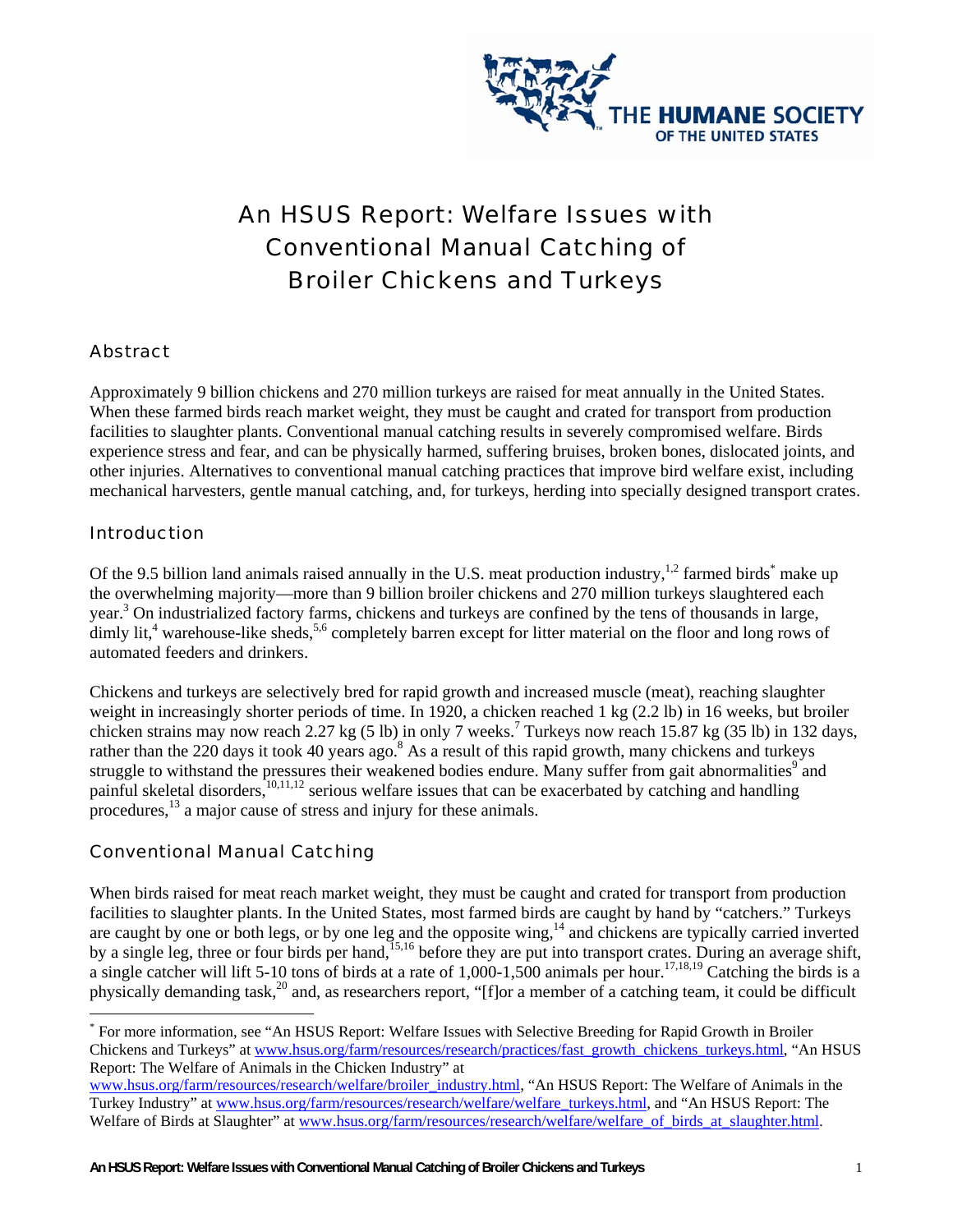to maintain concentration and exercise care throughout a longer catching time."<sup>21</sup> Rough handling, which causes birds to experience fear,  $^{22}$  can increase as crews become weary from physical exertion. Researchers have concluded that "as fatigue sets in, one's primary motivation becomes just getting the job over with. Catching and crating the birds as quickly as possible with the minimum effort possible becomes the major focus. Careful handling becomes secondary."<sup>23</sup>

Birds raised for meat are typically unaccustomed to being touched by humans. When handled, farmed birds experience fear<sup>24,25</sup> and stress, as indicated by physiological measures of elevated plasma corticosterone levels<sup>26,27</sup> and heterophil/lymphocyte ratios.<sup>28</sup> The method of handling can also affect stress. Researchers have reported that carrying multiple birds at once and carrying birds in an inverted position both elevate plasma corticosterone levels compared with the practice of carrying single birds and holding them upright by their bodies.29

As such, manual catching, as well as handling and loading for transportation, have been identified by researchers as "major sources of stress and trauma to the birds."30 Injuries associated with conventional manual catching have been well-documented in scientific studies and the lay press. For example:

- A study published in the *Journal of Agricultural Engineering Research* reported that up to 20% of birds experienced injuries during catching that led to downgrading of the carcass.<sup>31</sup>
- *The Wall Street Journal* reported that "[u]p to 25% of broilers on some farms are hurt in the [catching] process."<sup>32</sup>
- Reports from slaughter plants show that birds exhibit bruising of the breast, thighs, or wings at the rate of 5-25%.<sup>33,34</sup>
- According to industry trade journal *Poultry*, 90% of bruises recorded at slaughter plants are caused by catching and crating. $35$
- In a study appearing in *Poultry Science*, nearly 3 out of 10 (29.5%) of dead-on-arrival (DOA) broiler chickens at slaughter plants exhibited trauma that the authors attributed to catching and crating.<sup>36</sup>
- A scientific review of transport systems reported that 35% of DOA broiler chicken mortality was due to trauma associated with catching and transport injuries.<sup>37</sup>
- In a study published in *The Veterinary Record*, causes of DOA mortality included hemorrhages associated with dislocated hips, thought to occur during catching and carrying by one leg, and crushed skulls attributed to heads caught as the door to transport modules were closed.<sup>38</sup>

In a review of welfare problems caused during catching and transport of farmed birds, Toby Knowles, professor of Farm and Food Science at the University of Bristol, and Donald Broom, professor of Animal Welfare at the University of Cambridge, concluded, "[T]he most traumatic stages of the process and the stages most likely to give rise to physical damage, are the times when the birds are manually handled."<sup>39</sup>

## Alternatives in Bird Handling

Alternatives to conventional manual catching practices, including mechanized catchers,  $40$  gentle handling techniques, $41$  and herding into transport modules, $42$  exist and are able to cause less stress and/or injury to birds.

#### **Welfare Advantages of Mechanical Harvesting**

Commercially available automated catching machines are increasingly being used by the poultry industry, particularly where labor costs are high or where the work force is scarce.<sup>43</sup> These mechanical harvesters gather birds with soft rubber-fingered rotors and pull them onto a conveyer belt to transport crates.<sup>44,45</sup> Automated catching may cause birds less stress than conventional manual catching,<sup>46</sup> as the machines reduce the amount of time the birds are in physical contact with humans, handle the birds upright, and may move the birds more gently.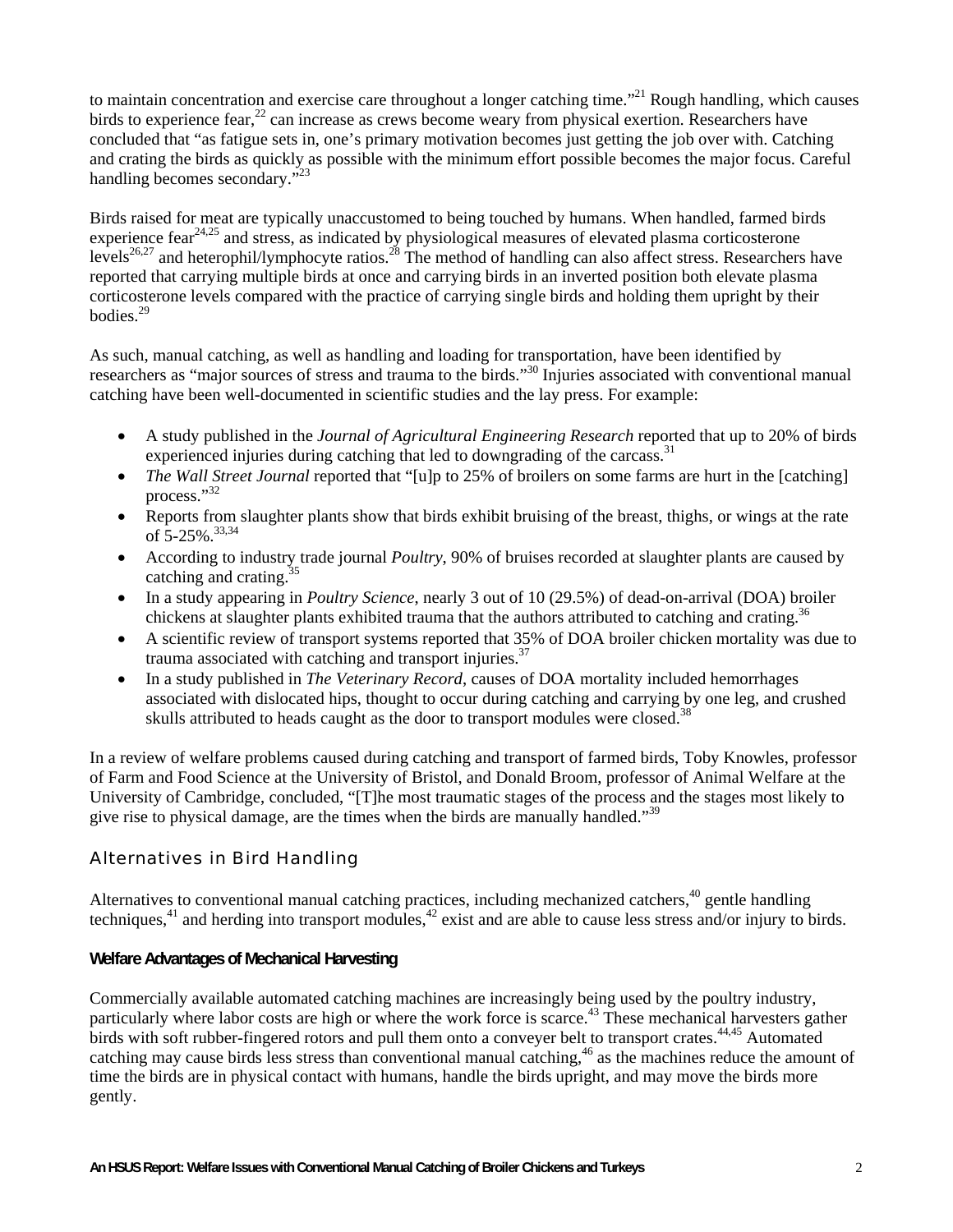In a study published in 1986, Ian Duncan, Emeritus Chair in Animal Welfare at the University of Guelph, and his colleagues reported that elevated heart rates and tonic immobility (TI)—indicators of stress and fear, respectively—were shorter in duration among birds caught by a prototype harvester and concluded:

The differences in duration of TI…suggested that the machine-caught birds were no more fearful than those treated as gently as possible by hand. Tonic immobility in the manually-caught birds lasted about twice as long, suggesting that they were much more frightened. These results indicate that short-term stress associated with the catching of broiler chickens can be considerably reduced by using a carefullydesigned machine instead of catching by hand. $47$ 

The type of mechanical harvester may be important. In contrast to Duncan *et al.*'s early findings, a 2005 study found that automated catching by a "Chicken Cat" machine was not associated with any significant improvement in physiological measures of stress.<sup>48</sup> However, a 2006 study of the CIEMME Super Apollo L harvester reported lower stress levels and shorter TI durations (i.e., less fear) in chickens tested at the end of the catching period, when the production shed was nearly empty.49 These results suggest that the Apollo harvester may be more effective in reducing stress at certain points in the catching process.

In addition to reductions in stress and fear, mechanically caught birds may also suffer fewer injuries. Although one study failed to find a difference,<sup>50</sup> several studies that examined a variety of different automated harvester models, have shown significantly less bruising<sup>51,52</sup> and wing hemorrhaging<sup>53</sup> when birds are caught by machine. Field experience corroborates these studies' findings: Perdue Farms reported a 14% decrease in bruising among birds caught by machine.<sup>54</sup> A 2003 study found that, compared to conventionally manually caught birds, those caught with a "Chicken Cat" machine experienced significantly lower incidences of leg and wing fractures and dislocations: Leg, wing, and rump injuries were 50%, 22%, and 27% lower, respectively, and the percentage of birds with one or more injuries was 30% lower than those caught manually.<sup>55</sup>

Two potential disadvantages to mechanical versus manual catching exist, both related to personnel. Workers operating automated harvesters may be less likely to remove dead birds or cull those who are sick and likely to die during transport. Several studies have reported higher rates of dead-on-arrival (DOA) birds with mechanical harvesting,<sup>56,57,58,59</sup> attributed to the inclusion of birds who were already dead or sick in mechanically loaded crates. Additionally, the use of mechanical harvesters requires both training and experience, and the animals' welfare could be compromised during the period in which personnel learn to effectively operate the machinery.<sup>60</sup>

#### **Welfare Advantages of Gentle Manual Catching**

Birds can also be caught gently by hand. One study measured rates of injury and DOA using an automated Tekniikka "sweeping catcher" and a gentle manual catching technique common in Sweden, where birds are carried upright in pairs.<sup>61</sup> The gentle manual method caused significantly fewer bruises and fractures than mechanical harvesting,<sup>62</sup> and these injury rates were very low compared to the figures attributed to manual catching crews in the United States.

At this time, results are not yet definitive. Much could depend on the machine used and the level of training received by operators. However, findings do suggest that, at least under some operating conditions, gently handling birds upright in pairs causes fewer injuries than other catching methods. (Corticosterone levels were not measured, and no conclusions were made about stress. $^{63}$ )

It is unclear whether the Swedish method would be adopted in the United States and elsewhere, as it requires training and possibly economic incentives for catching crews to slow their catch rates, which would likely increase labor costs for industry. As noted by researchers, while it is possible to manually catch and crate chickens with almost no harm to the birds, the process is arduous and it is difficult to maintain the concentration and attitude necessary to handle the birds carefully throughout a 5-8 hour work period.<sup>64,65</sup>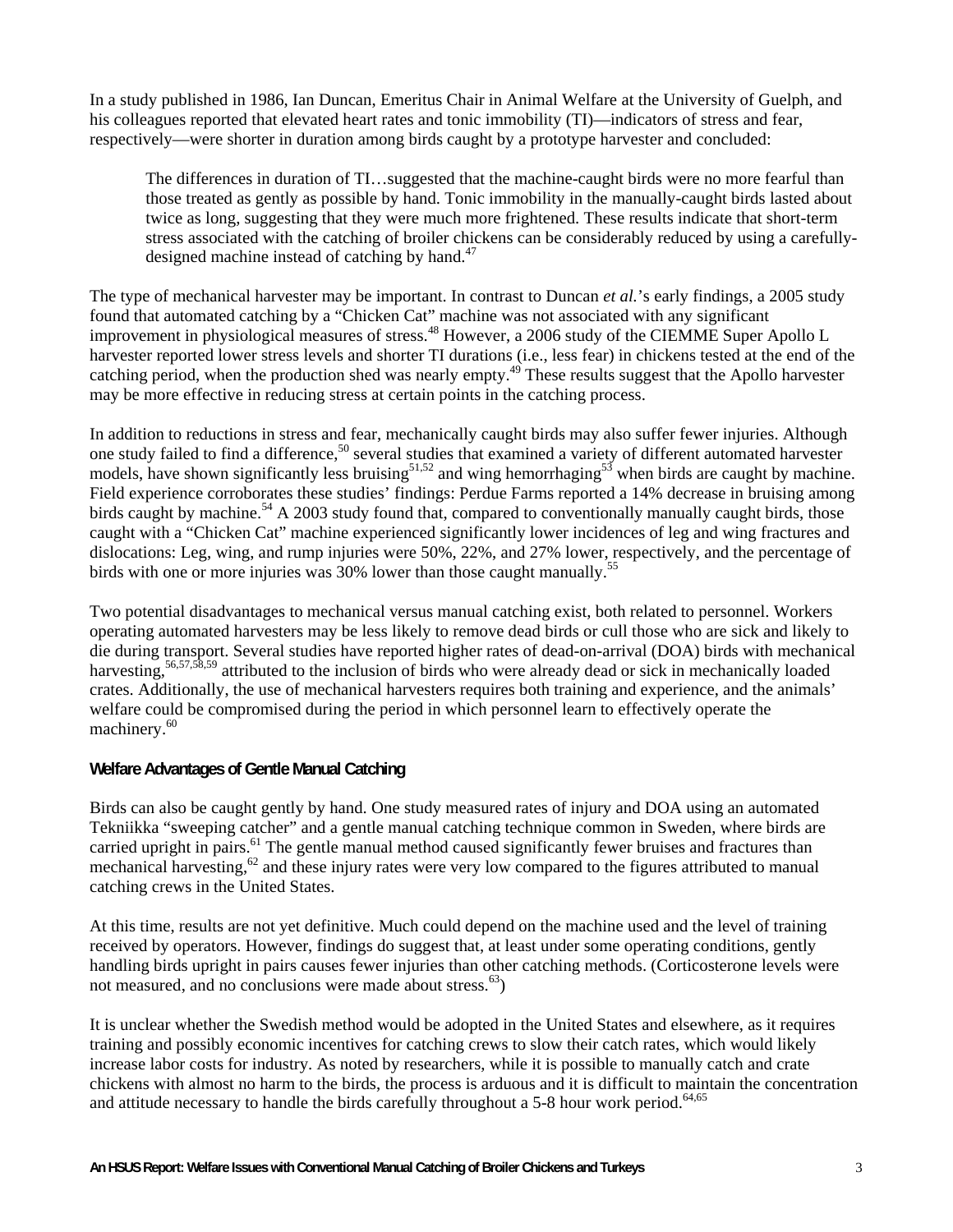#### **Welfare Advantages of Herding into Transport Modules**

Rather than catch and carry, workers can herd turkeys into transport modules, a system associated with less bruising, injury, and stress. In a study published in 2000, three traditional turkey transport systems that require manual catching and loading were compared with a system that involves driving or herding the birds into transport crates. The researchers found that when the turkeys were not caught and carried, the birds had fewer bruises and injuries. Heart rate was used in this study as a measure of stress, and turkeys who were herded onto transport modules had lower heart rates after loading. With further study, this system is a promising alternative that could be more widely utilized in the turkey industry to improve the animals' welfare. $66$ 

## Conclusion

 $\overline{a}$ 

Injury rates during catching and crating of slaughter-bound farmed birds in the United States are unacceptably high. Conventional manual catching of chickens and turkeys raised for meat can be hurried and rough, jeopardizing the animals' welfare. Of the alternatives to typical catching methods, manual catching of broiler chickens upright in pairs and herding turkeys into crates appear to be the best methods for ensuring the welfare of the animals during preparation for transport. If producers are unwilling to adopt the gentle manual catching method, chickens' welfare may still be improved by the adoption and proper operation of mechanical harvesters, though the model used and the level of training received by operators are important variables to consider. The practice of any catching method should be complemented by regular and routine auditing of bruises, fractures, and other injuries at the slaughter plant, and financial incentives to catching crews for careful animal handling.

<sup>&</sup>lt;sup>1</sup> U.S. Department of Agriculture National Agricultural Statistics Service. 2009. Livestock slaughter: 2008 summary. http://usda.mannlib.cornell.edu/usda/current/LiveSlauSu/LiveSlauSu-03-06-2009.pdf. Accessed March 6, 2009.

<sup>&</sup>lt;sup>2</sup> U.S. Department of Agriculture National Agricultural Statistics Service. 2009. Poultry slaughter: 2008 annual summary. http://usda.mannlib.cornell.edu/usda/current/PoulSlauSu/PoulSlauSu-02-25-2009.pdf. Accessed March 6, 2009.

<sup>&</sup>lt;sup>3</sup> U.S. Department of Agriculture National Agricultural Statistics Service. 2009. Poultry slaughter: 2008 annual summary. http://usda.mannlib.cornell.edu/usda/current/PoulSlauSu/PoulSlauSu-02-25-2009.pdf. Accessed March 6, 2009.

<sup>&</sup>lt;sup>4</sup> Weeks CA. 2007. Poultry handling and transport. In: Grandin T (ed.), Livestock Handling and Transport, 3rd Edition (Wallingford, U.K.: CAB International, pp. 295-6).

<sup>&</sup>lt;sup>5</sup> Ernst RA. 1995. Chicken meat production in California. University of California Cooperative Extension. Poultry Fact Sheet No. 20, June. http://animalscience.ucdavis.edu/avian/pfs20.htm. Accessed February 25, 2009. <sup>6</sup> Voris JC. 1997. California turkey production. University of California Cooperative Extension. Poultry Fact

Sheet No. 16c, September. http://animalscience.ucdavis.edu/Avian/pfs16C.htm. Accessed February 25, 2009.  $^7$  Aho PW. 2002. Introduction to the U.S. chicken meat industry. In: Bell DD and Weaver WD Jr (eds.),

Commercial Chicken Meat and Egg Production, 5th Edition (Norwell, MA: Kluwer Academic Publishers, p. 805).

<sup>&</sup>lt;sup>8</sup> Ferket PR. 2004. Tom weights up seven percent. WATT Poultry USA, July, pp. 32-42.

<sup>&</sup>lt;sup>9</sup> Kestin SC, Knowles TG, Tinch AE, and Gregory NG. 1992. Prevalence of leg weakness in broiler chickens and its relationship with genotype. Veterinary Record 131:190-4.<br><sup>10</sup> Mench J. 2004. Lameness. In: Weeks C and Butterworth A (eds.), Measuring and Auditing Broiler Welfare

<sup>(</sup>Wallingford, U.K.: CABI Publishing, pp. 3-17).

<sup>&</sup>lt;sup>11</sup> Danbury TC, Weeks CA, Chambers JP, Waterman-Pearson AE, and Kestin SC. 2000. Self-selection of the analgesic drug carprofen by lame broiler chickens. Veterinary Record 146:307-11.<br><sup>12</sup> Duncan IJH, Beatty ER, Hocking PM, and Duff SRI. 1991. Assessment of pain associated with degenerative

hip disorders in adult male turkeys. Research in Veterinary Science 50:200-3.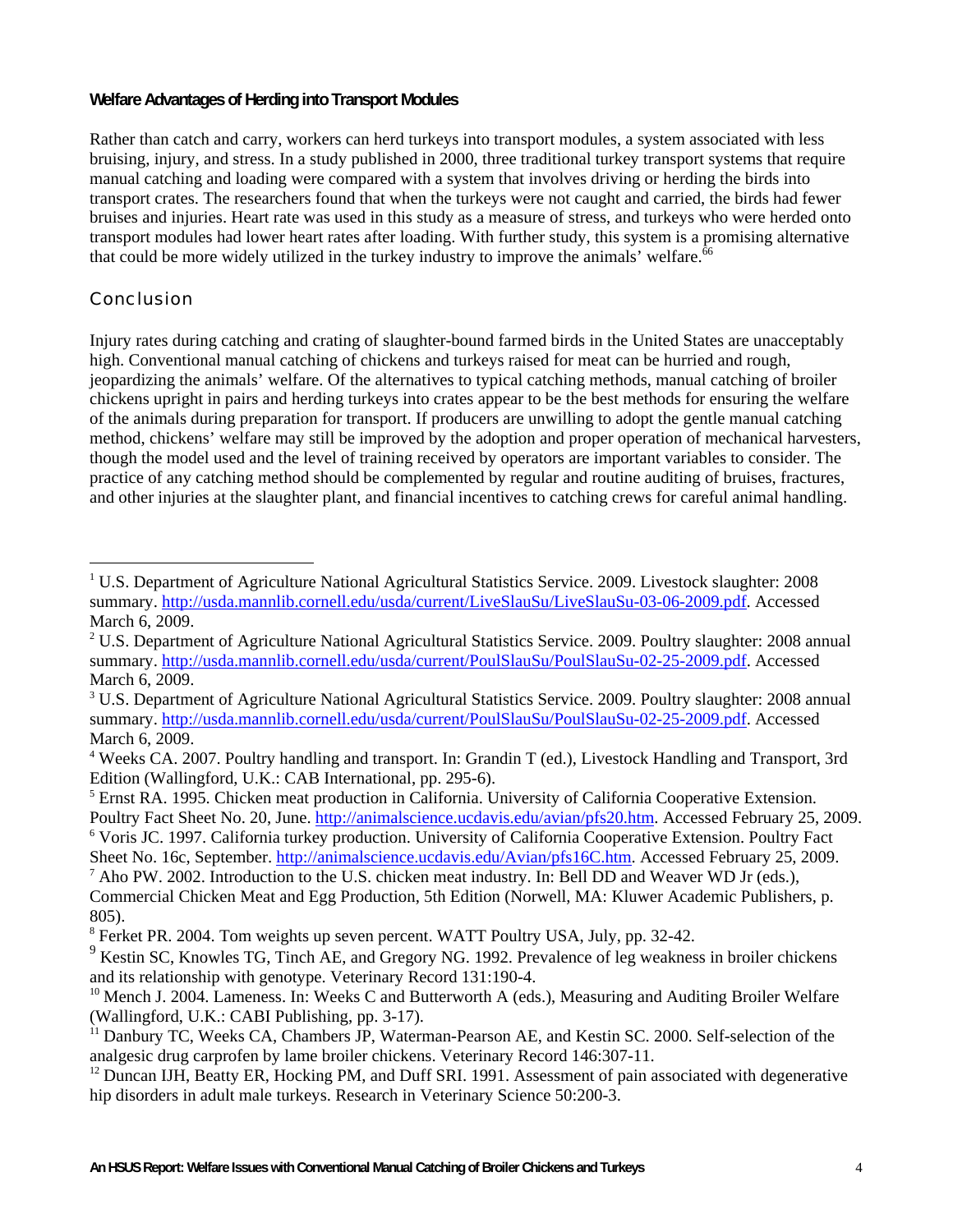<sup>13</sup> Weeks CA. 2007. Poultry handling and transport. In: Grandin T (ed.), Livestock Handling and Transport, 3rd Edition (Wallingford, U.K.: CAB International, p. 297).

 $16$  Bayliss PA and Hinton MH. 1990. Transportation of broilers with special reference to mortality rates. Applied Animal Behaviour Science 28:93-118.

 $17$  Nijdam E, Arens P, Lambooij E, Decuypere E, and Stegeman JA, 2004. Factors influencing bruises and mortality of broilers during catching, transport, and lairage. Poultry Science 83:1610-5.<br><sup>18</sup> Ramasamy S, Benson ER, and Van Wicklen GL. 2004. Efficiency of a commercial mechanical chicken

catching system. Journal of Applied Poultry Research 13:19-28.

<sup>19</sup> Metheringham J and Hubrecht R. 1996. Poultry in transit—a cause for concern? British Veterinary Journal 152:247-50.

 $20$  Metheringham J and Hubrecht R. 1996. Poultry in transit—a cause for concern? British Veterinary Journal 152:247-50.

<sup>21</sup> Nijdam E, Arens P, Lambooij E, Decuypere E, and Stegeman JA. 2004. Factors influencing bruises and mortality of broilers during catching, transport, and lairage. Poultry Science  $83:1610-5$ .

 $^{22}$  Jones RB. 1992. The nature of handling immediately prior to test affects tonic immobility fear reactions in laying hens and broilers. Applied Animal Behaviour Science 34:247-54.<br><sup>23</sup> Lacy MP and Czarick M. 1998. Mechanical harvesting of broilers. Poultry Science 77:1794-7.<br><sup>24</sup> Jones RB. 1992. The nature of handling immediately

laying hens and broilers. Applied Animal Behaviour Science 34:247-54.<br><sup>25</sup> Zulkifli I, Che Norma MT, Chong CH, and Loh TC. 2000. Heterophil to lymphocyte ratio and tonic

immobility reactions to preslaughter handling in broiler chickens treated with ascorbic acid. Poultry Science 79:402-6.

<sup>26</sup> Duncan IJH. 1989. The assessment of welfare during the handling and transport of broilers. In: Faure JM and Mills AD (eds.), Proceedings of the Third European Symposium on Poultry Welfare (Tours, France: World's Poultry Science Association, pp. 93-107).

 $27$  Kannan G and Mench JA. 1996. Influence of different handling methods and crating periods on plasma corticosterone concentrations in broilers. British Poultry Science 37:21-31.<br><sup>28</sup> Zulkifli I, Che Norma MT, Chong CH, and Loh TC. 2000. Heterophil to lymphocyte ratio and tonic

immobility reactions to preslaughter handling in broiler chickens treated with ascorbic acid. Poultry Science 79:402-6.

 $29$  Kannan G and Mench JA. 1996. Influence of different handling methods and crating periods on plasma corticosterone concentrations in broilers. British Poultry Science 37:21-31.<br><sup>30</sup> Kettlewell PJ and Mitchell MA. 1994. Catching, handling and loading of poultry for road transportation.

World's Poultry Science Journal 50:54-6.

<sup>31</sup> Kettlewell PJ and Turner MJB. 1985. A review of broiler chicken catching and transport systems. Journal of Agricultural Engineering Research 31:93-114.

<sup>32</sup> Kilman S. 2003. Poultry in motion: with invention, chicken catching goes high-tech. Wall Street Journal, June

4.  $^{33}$  McGuire AR. 2003. Improving carcass quality. Poultry 10(1):25-6.

<sup>34</sup> Farsaie A, Carr LE, and Wabeck CJ. 1983. Mechanical harvest of broilers. Transactions of the American Society of Agricultural Engineers 26:1650-3.

<sup>35</sup> McGuire AR. 2003. Improving carcass quality. Poultry  $10(1)$ :25-6.<br><sup>36</sup> Nijdam E, Zailan ARM, van Eck JHH, Decuypere E, and Stegeman JA. 2006. Pathological features in dead on arrival broilers with special reference

 $37$  Bayliss PA and Hinton MH. 1990. Transportation of broilers with special reference to mortality rates. Applied Animal Behaviour Science 28:93-118.

<sup>38</sup> Gregory NG and Austin SD. 1992. Causes of trauma in broilers arriving dead at poultry processing plants. Veterinary Record 131:501-3.

<sup>&</sup>lt;sup>14</sup> Martrenchar A. 1999. Animal welfare and intensive production of turkey broilers. World's Poultry Science Journal 55(2):143-52.<br><sup>15</sup> Gerrits AR, de Koning K, and Migchels A. 1985. Catching broilers. Poultry 1(5):20-3.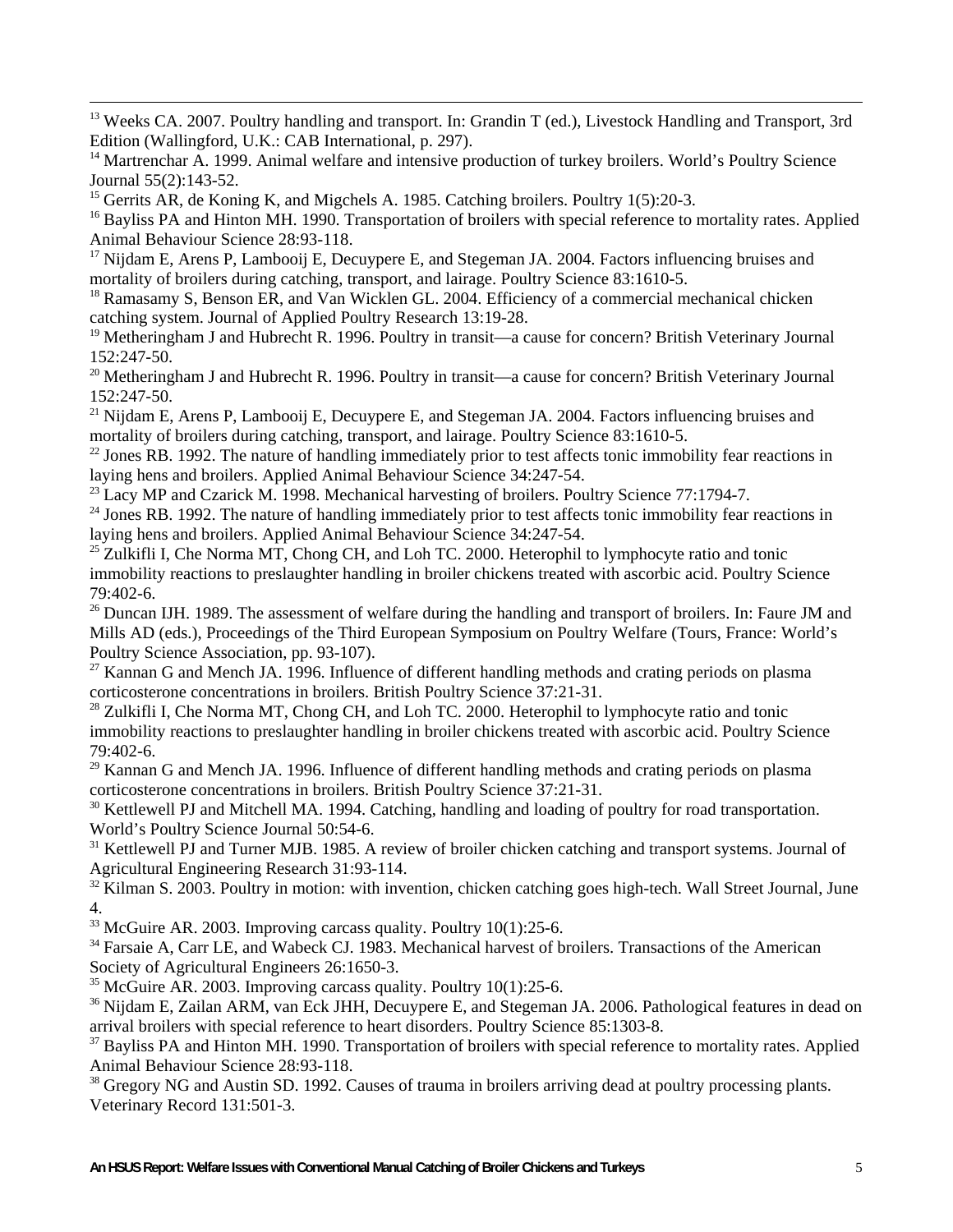<sup>39</sup> Knowles TG and Broom DM. 1990. The handling and transport of broilers and spent hens. Applied Animal Behaviour Science 28:75-91.

<sup>40</sup> Weeks CA. 2007. Poultry handling and transport. In: Grandin T (ed.), Livestock Handling and Transport, 3rd Edition (Wallingford, U.K.: CAB International, p. 298).

<sup>41</sup> Ekstrand C. 1998. An observational cohort study of the effects of catching method on carcase rejection rates in broilers. Animal Welfare 7:87-96.

<sup>42</sup> Prescott NB, Berry PS, Haslam S, and Tinker DB. 2000. Catching and crating turkeys: effects on carcass damage, heart rate, and other welfare parameters. Journal of Applied Poultry Research 9:424-32.<br><sup>43</sup> Weeks CA. 2007. Poultry handling and transport. In: Grandin T (ed.), Livestock Handling and Transport, 3rd

Edition (Wallingford, U.K.: CAB International, p. 298).

<sup>44</sup> Weeks CA. 2007. Poultry handling and transport. In: Grandin T (ed.), Livestock Handling and Transport, 3rd Edition (Wallingford, U.K.: CAB International, p. 299).

<sup>45</sup> Delezie E, Lips D, Lips R, and Decuypere E. 2005. Mechanical catching of broiler chickens is a viable alternative for manual catching from an animal welfare point of view. Animal Science Papers and Reports 23(Supplement 1):257-64.

<sup>46</sup> Vizzier-Thaxton Y, Thaxton JP, and Shilling MW. 2006. Hand versus mechanical catching and loading of broilers. Poultry International 45(9):18-24.

<sup>47</sup> Duncan IJH, Slee GS, Kettlewell P, Berry P, and Carlisle AJ. 1986. Comparison of the stressfulness of harvesting broiler chickens by machine and by hand. British Poultry Science 27:109-14.<br><sup>48</sup> Nijdam E, Delezie E, Lambooij E, Nabuurs MJA, Decuypere E, and Stegeman JA. 2005. Comparison of

bruises and mortality, stress parameters, and meat quality in manually and mechanically caught broilers. Poultry Science 84:467-74.

 $^{49}$  Delezie E, Lips D, Lips R, and Decuypere E. 2006. Is the mechanisation of catching broilers a welfare improvement? Animal Welfare 15:141-7.

<sup>50</sup> Nijdam E, Delezie E, Lambooij E, Nabuurs MJA, Decuypere E, and Stegeman JA. 2005. Comparison of bruises and mortality, stress parameters, and meat quality in manually and mechanically caught broilers. Poultry Science 84:467-74.

<sup>51</sup> Knierim U and Gocke A. 2003. Effect of catching broilers by hand or machine on rates of injuries and deadon-arrivals. Animal Welfare 12:63-73.

 $52$  Lacy MP and Czarick M. 1998. Mechanical harvesting of broilers. Poultry Science 77:1794-7.<br> $53$  Delezie E, Lips D, Lips R, and Decuypere E. 2006. Is the mechanisation of catching broilers a welfare

improvement? Animal Welfare 15:141-7.

<sup>54</sup> Meat Industry Internet News Service. 2000. Does Perdue have a chicken-catching machine. Meat Industry Insights, June 11. www.spcnetwork.com/mii/2000/000618.htm. Accessed February 25, 2009.

 $<sup>55</sup>$  Knierim U and Gocke A. 2003. Effect of catching broilers by hand or machine on rates of injuries and dead-</sup> on-arrivals. Animal Welfare 12:63-73.

<sup>56</sup> Delezie E, Lips D, Lips R, and Decuypere E. 2005. Mechanical catching of broiler chickens is a viable alternative for manual catching from an animal welfare point of view. Animal Science Papers and Reports 23(Supplement 1):257-64.

<sup>57</sup> Knierim U and Gocke A. 2003. Effect of catching broilers by hand or machine on rates of injuries and deadon-arrivals. Animal Welfare 12:63-73.

<sup>58</sup> Ekstrand C. 1998. An observational cohort study of the effects of catching method on carcase rejection rates in broilers. Animal Welfare 7:87-96.

 $59$  Delezie E, Lips D, Lips R, and Decuypere E. 2006. Is the mechanisation of catching broilers a welfare improvement? Animal Welfare 15:141-7.

 $60$  Knierim U and Gocke A. 2003. Effect of catching broilers by hand or machine on rates of injuries and deadon-arrivals. Animal Welfare 12:63-73.

<sup>61</sup> Personal correspondence with Charlotte Berg, Department of Animal Environment and Health, Swedish University of Agricultural Sciences, Skara, Sweden, February 12, 2009.

 $62$  Ekstrand C. 1998. An observational cohort study of the effects of catching method on carcase rejection rates in broilers. Animal Welfare 7:87-96.